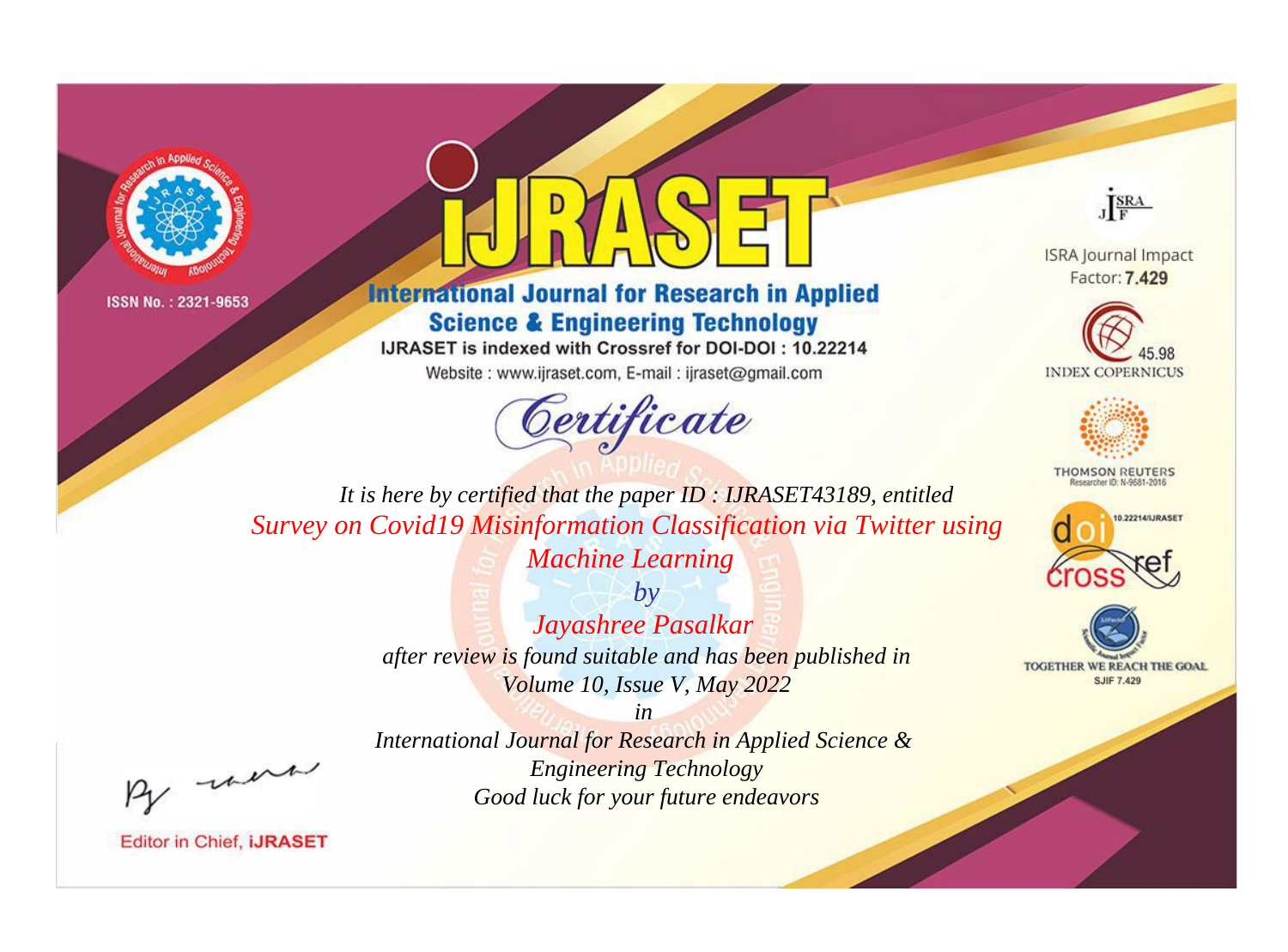



**International Journal for Research in Applied Science & Engineering Technology** 

IJRASET is indexed with Crossref for DOI-DOI : 10.22214

Website: www.ijraset.com, E-mail: ijraset@gmail.com



JERA

**ISRA Journal Impact** Factor: 7.429





**THOMSON REUTERS** 



TOGETHER WE REACH THE GOAL **SJIF 7.429** 

It is here by certified that the paper ID: IJRASET43189, entitled Survey on Covid19 Misinformation Classification via Twitter using **Machine Learning** 

> $b\nu$ **Rupesh Bardiya** after review is found suitable and has been published in Volume 10, Issue V, May 2022

were

International Journal for Research in Applied Science & **Engineering Technology** Good luck for your future endeavors

 $in$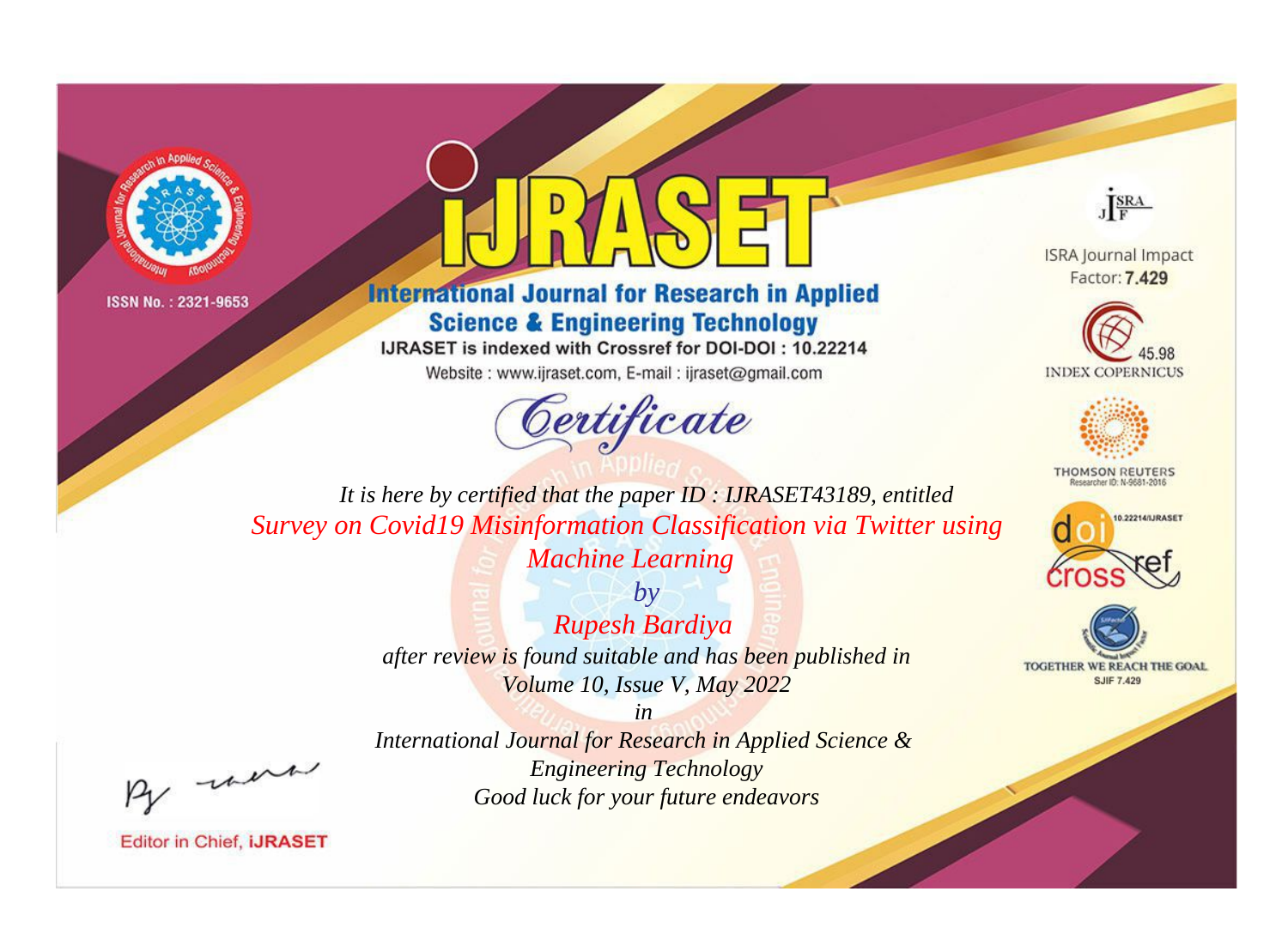



**International Journal for Research in Applied Science & Engineering Technology** 

IJRASET is indexed with Crossref for DOI-DOI: 10.22214

Website: www.ijraset.com, E-mail: ijraset@gmail.com





**ISRA Journal Impact** Factor: 7.429





**THOMSON REUTERS** 



TOGETHER WE REACH THE GOAL **SJIF 7.429** 

*It is here by certified that the paper ID : IJRASET43189, entitled Survey on Covid19 Misinformation Classification via Twitter using Machine Learning*

> *by Yashwant Chavan after review is found suitable and has been published in Volume 10, Issue V, May 2022*

, un

*International Journal for Research in Applied Science & Engineering Technology Good luck for your future endeavors*

*in*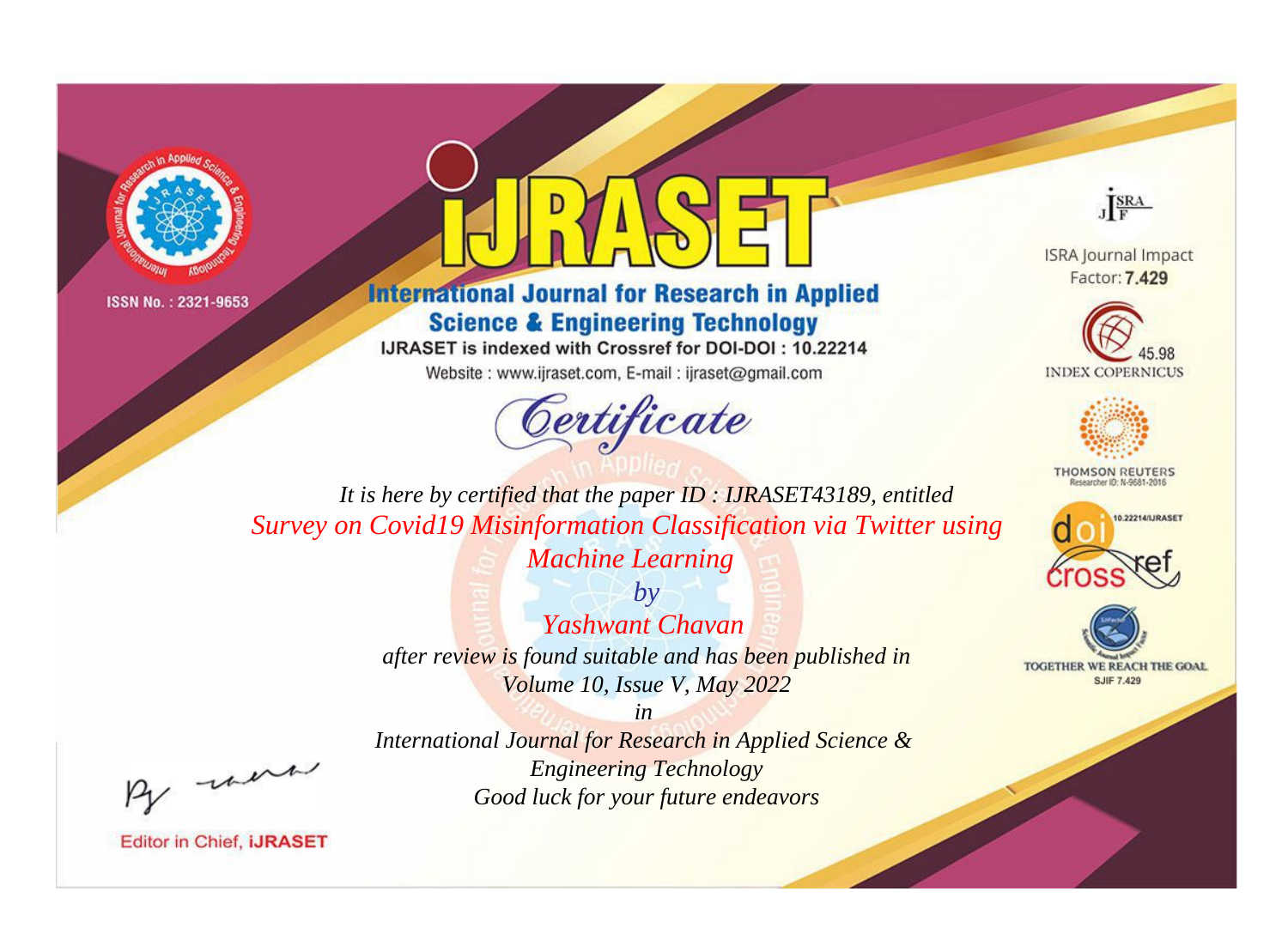



**International Journal for Research in Applied Science & Engineering Technology** 

IJRASET is indexed with Crossref for DOI-DOI: 10.22214

Website: www.ijraset.com, E-mail: ijraset@gmail.com



JERA

**ISRA Journal Impact** Factor: 7.429





**THOMSON REUTERS** 



TOGETHER WE REACH THE GOAL **SJIF 7.429** 

It is here by certified that the paper ID: IJRASET43189, entitled Survey on Covid19 Misinformation Classification via Twitter using **Machine Learning** 

> $b\nu$ **Abhishek Dere** after review is found suitable and has been published in Volume 10, Issue V, May 2022

> > $in$

were

International Journal for Research in Applied Science & **Engineering Technology** Good luck for your future endeavors